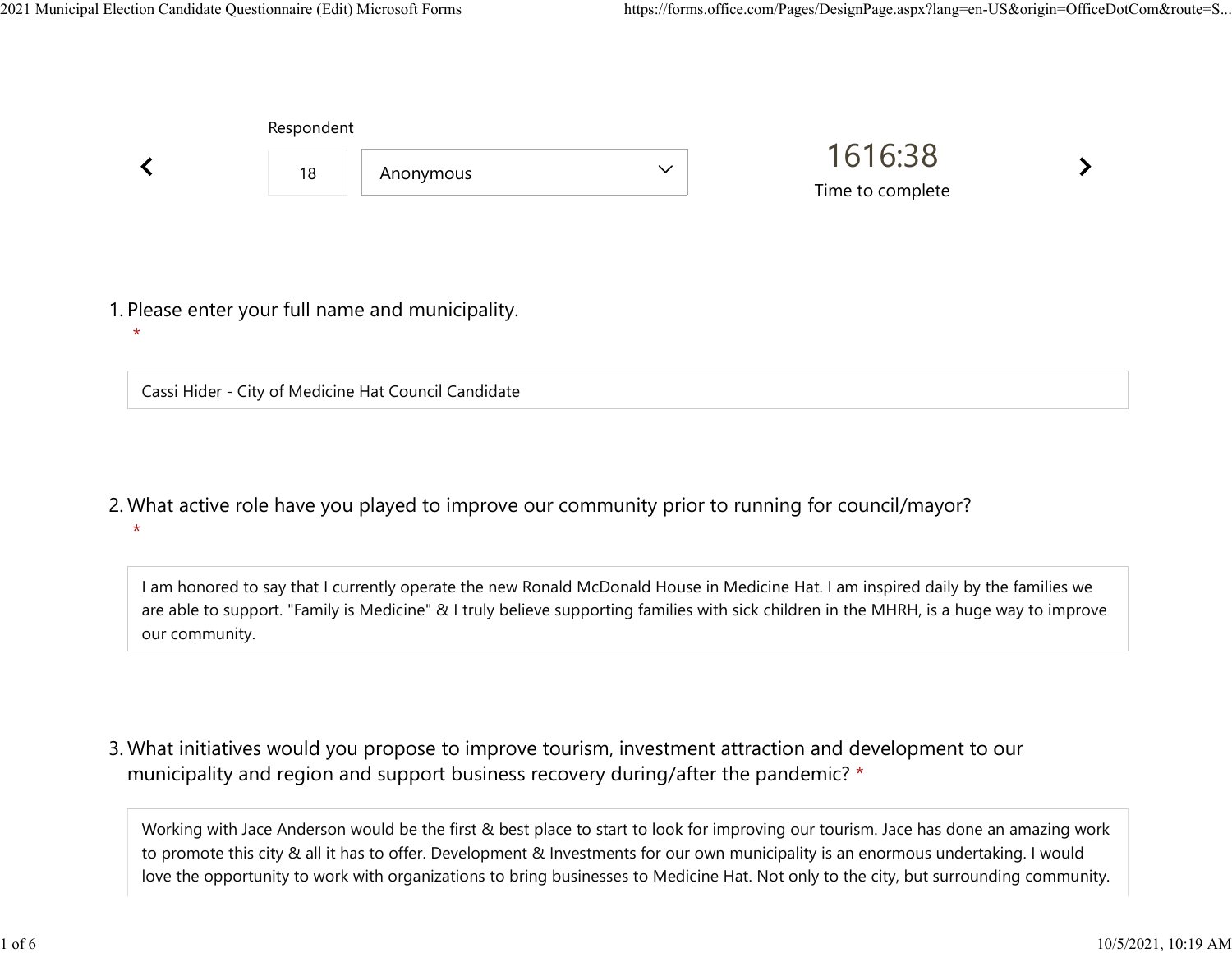We need to collaborate & engage with our surrounding area & understand how we could work together to achieve the best result for everyone. The pandemic has been financially crippling to many businesses. we need to find a way to assist businesses, perhaps with qualifying for grants or funding on a provincial level, or tax break incentives for our local businesses. We need to support our local people who have chosen to set up shop in our city. 2021 Municipal Election Candidate Questionnaire (Edit) Microsoft Forms https://forms.office.com/Pages/DesignPage.aspx?lang=en-US&origin=OfficeDotCom&route=S...<br>We need to collaborate & engage with our surrounding area & un

4. In Medicine Hat, businesses pay a higher proportion of property taxes compared to the residential sector.  Medicine Hat's tax gap of 2.35% is one of the highest in Alberta.  What is your position on the current approach to taxation and your thoughts on potential strategies to narrow this gap? \*

Taxation in any municipality is a touchy subject for both residents & business owners. That being said taxes are crucial to fund, police & fire protection, road maintenance & snow removal, parks & swimming pools, public transit & utility infrastructure. Municipalities are different & assign tax burden with the local landscape in mind. " The tax burden is set up by municipalities based on their unique make up of their assessment base, with bedroom communities obviously differing from more industrial municipalities." I would like the opportunity to learn & understand better, why we have this gap, & is there something that we could do to support the business community.

5. If elected, what specific steps would you take to encourage & promote entrepreneurship within the region?

\*

Encouraging & promoting entrepreneurship is a crucial part of my platform. We need as a municipal government, work with businesses, organizations or individuals that want to bring their business to our community. We need to secure businesses to our wonderful city so our residents are able to find meaningful employment. Businesses, whether large or small, local or corporate, have chosen to set up "shop" her & we need to maintain & ensure they are all well looked after.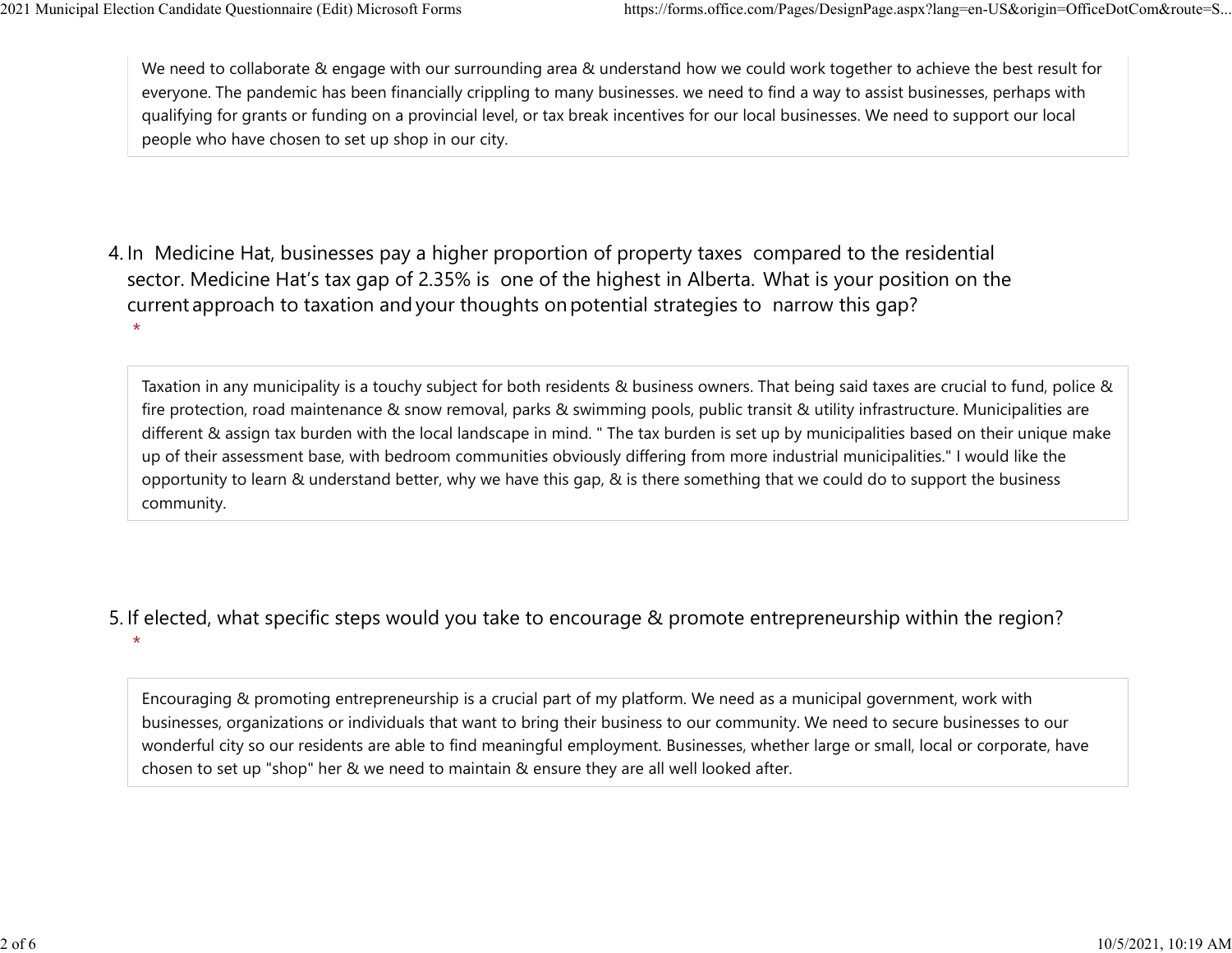\*

What is your stance on COVID-19 related laws that mandate requirements, including masks and vaccine 6. passports? 2021 Municipal Election Candidate Questionnaire (Edit) Microsoft Forms https://forms.office.com/Pages/DesignPage.aspx?lang=en-US&origin=OfficeDotCom&route=S...<br>6 Mhat is vour stance on COVID-19 related laws that mandate re

> Covid 19 has forever changed our world. It has damaged lives & crushed the economy. It is a world I never thought I would be witness too, but here I am. As far as Covid 19 related implementations or laws, such as mandated masks or vaccine passports, that should be governed by our provincial government.

- What is your plan for publicly-funded services (examples would include Medicine Hat Public Library, power plant, 7. facilities) if elected?
	- We are so fortunate to have wonderful access to many publicly-funded services in Medicine Hat. We have a beautiful public library, that allows our citizens access to books, media & services to families & children. I am a strong believer that children who start their journey in life with a love for reading, creates little individuals who become wonderful thinkers. Children that read only benefits their future & allowing them to become "well rounded" human beings.
- 8. How important is it for our region to have a local Community College? What specific steps could the municipality do to work better with Medicine Hat College to provide ongoing opportunities for future learners? \*

Medicine Hat is a wonderful community in so many ways. We currently are home to the Medicine Hat College, which offers many diploma & a hand full of degree programs. For young adults graduating from one of our four high schools, it allows them to work on their post secondary education & be able to stay in their own community. It is a great transition for many young adults who want to go on to a post secondary institute, but still have the familiarity of their own city. Having MHC enhances our community & residents of this city. The students that graduate from the nursing program or the education program, has the opportunity to make their career in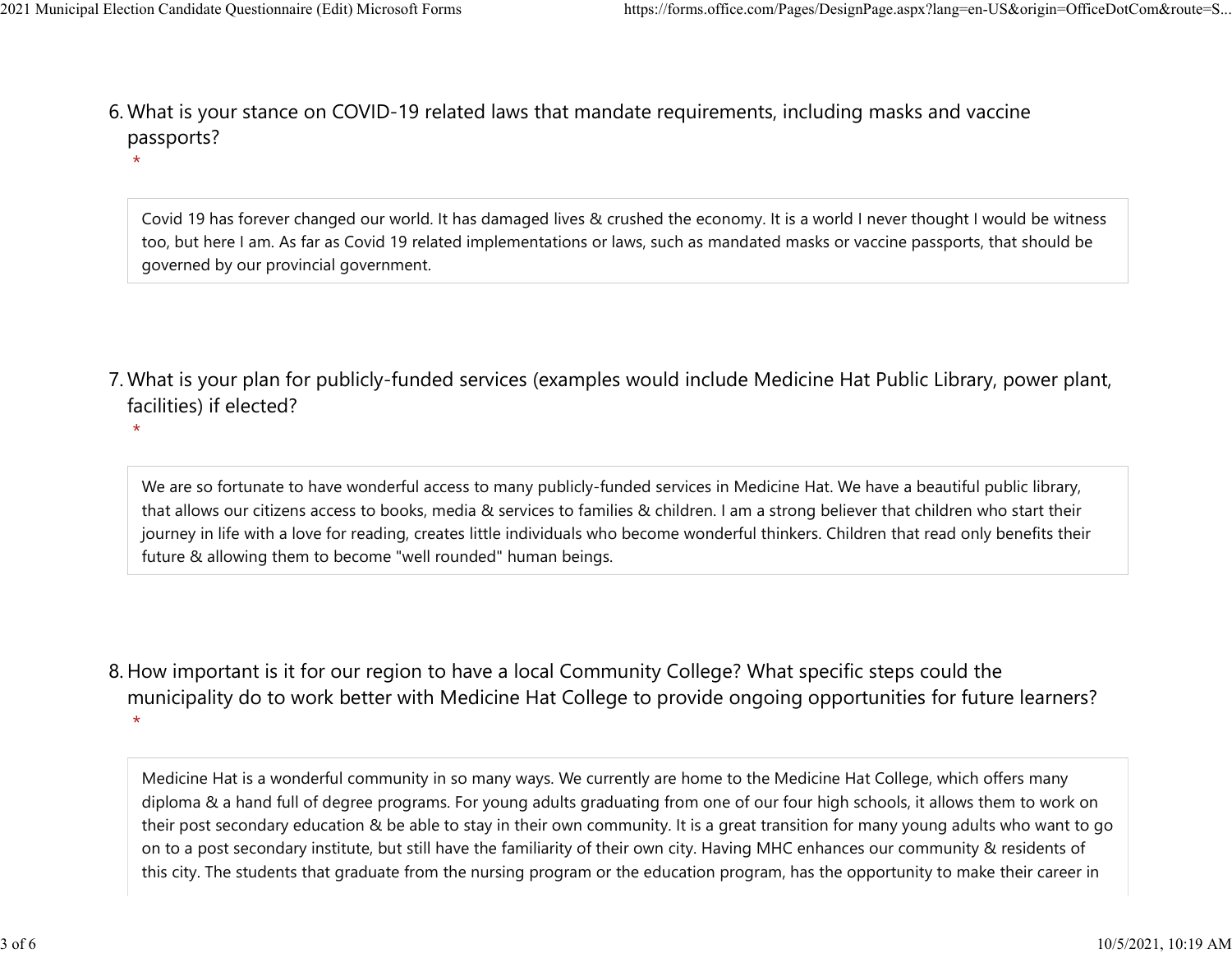the community that they call home.

## 9. How will you attract newcomers to the district and address the needs for a skilled workforce? \*

"Newcomers" to the district & meaningful employment is a huge part of my platform. Medicine Hat is a wonderful community with many amazing attributes that would be a great place for anyone to live & thrive. We need to attract & retain new companies to Medicine Hat that will provide meaningful employment for residents & attract new residents with wonderful employment opportunities. We also need to be aware & provide incentives to companies, local businesses that have made the decision to make Medicine Hat their home. From local businesses to huge companies such as CF, Methanex, Cancarb, Goodyear & CP Rail, they have chosen to make Medicine Hat their home for business. I would truly enjoy the opportunity to would with a group of people that recruiting businesses to our city is their speciality.

10. What is your stance on the importance of mental health & wellness support in our region? What ideas, implementations, and initiatives would you put forward to improve the overall mental health & wellbeing of our community?

Over the past 20 plus months, it has been a time an unimaginable time of loss, & extremely challenging to navigate through a very uncertain world. During this time mental health & wellness has been tested to the maximum. People are suffering in silence & we are losing many lives to suicide. n We can do better as a society & we can do better as a community. We need to be there for individuals & families who are battling with mental illness & wellness. In our community, we do have a few avenues of supports for mental health & wellness. That being said, we need to have faster access to services that we do provide in our community. When people are hurting or suffering from mental health, there needs to be immediate access to supports, so people do not fall between the cracks of our current system. I would like to engage with our current supports we currently have within our community & work alongside with them to see what can be done as far as timelines for support.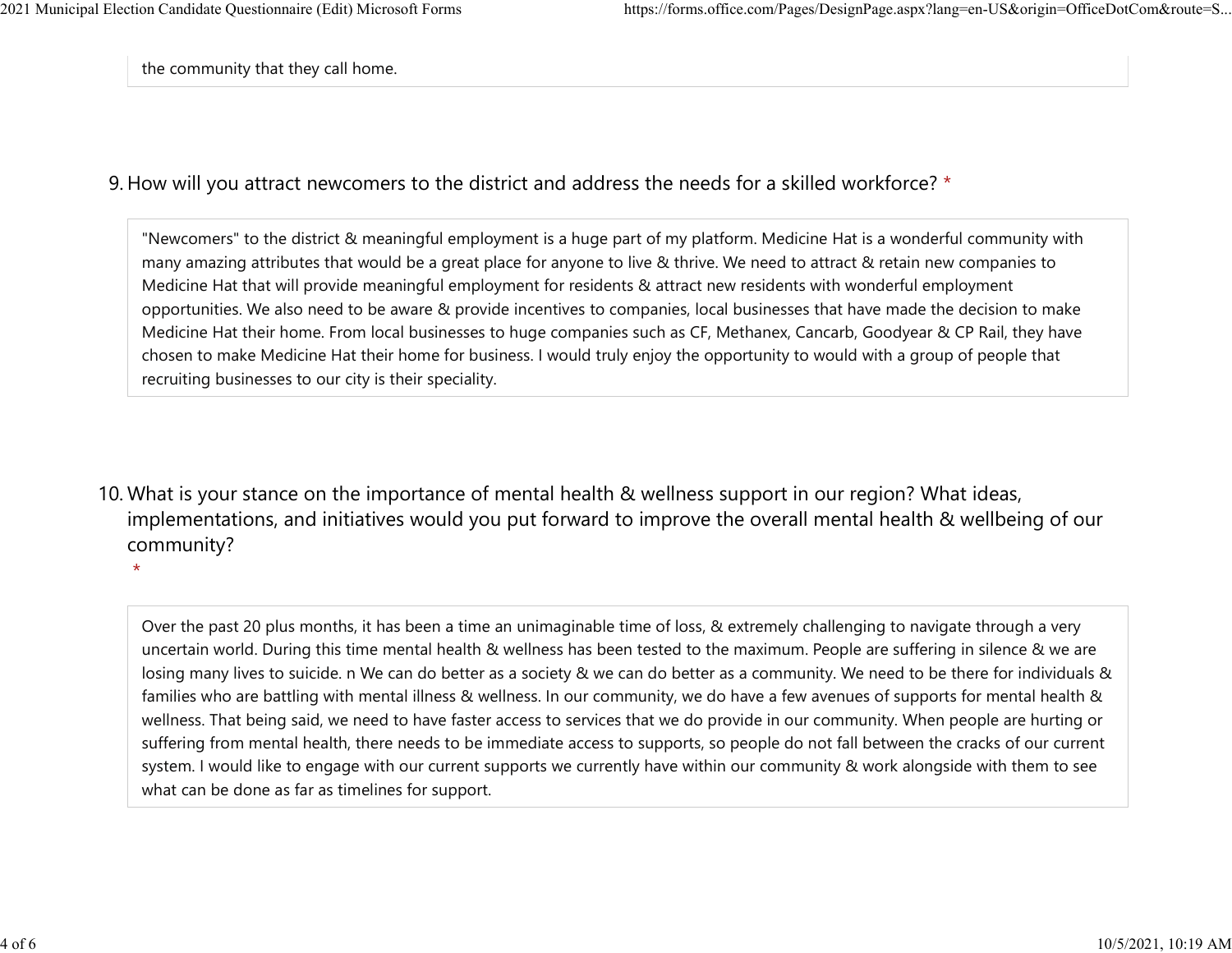11. How will you further diversity and inclusion initiatives in our region, as it relates to each of the pillars in the Chamber's Vote Prosperity Platform: https://www.medicinehatchamber.com/voteprosperity2021/ (https://www.medicinehatchamber.com/voteprosperity2021/) 2021 Municipal Election Candidate Questionnaire (Edit) Microsoft Forms https://forms.office.com/Pages/DesignPage.aspx?lang=en-US&origin=OfficeDotCom&route=S...<br>11 How will you further diversity and inclusion initiatives in

> Diversity & inclusion as it relates to the Chamber Vote Prosperity: \* INNOVATION & COMPETITIVE STRATEGY- we need to be more adaptable & open to keeping residences here diverse when bringing businesses to our community. - education needs to have diversity & inclusivity, it will only improve our current educational curriculum. \*INFRASTRUCTURE DEVELOPMENT- our city is working hard as a municipal government, making sure people are informed & have an opportunity to voice their concerns about current existing infrastructure & what they desire in their community. \*IMAGE & BRANDING- Diversity & inclusion will play a crucial role moving forward with image & branding of our city. Working on a "healthy, vibrant future" is what I truly want to be a part of so we are able to attract newcomers & tourist to our city. \*WORKFORCE DEVELOPMENT- work alongside Medicine Hat College to open up avenues for businesses facing hiring challenges. -promote our community as a place to start your career, rather then a retirement community. I am a strong believer in meaningful employment & creating a an appealing community for a diverse population. \*BUSINESS & FINANCIAL SUPPORT- as a possible representative of municipality, I would like to be available to individuals & businesses, whether new or existing to assist in guiding everyone during a very challenging financial time.

- 12. On a municipal level, how do you intend to address climate change and pollution?
	- $\star$

Climate change & pollution is a global matter. That being said, on a municipal level we need to continue to with our recycling programs & be open to possibly the different ways as a municipality we could be "greener." Residents have access now to not only garbage bins & composting for our yard waste, but we have blue bins to encourage all of us to do our part for our world.